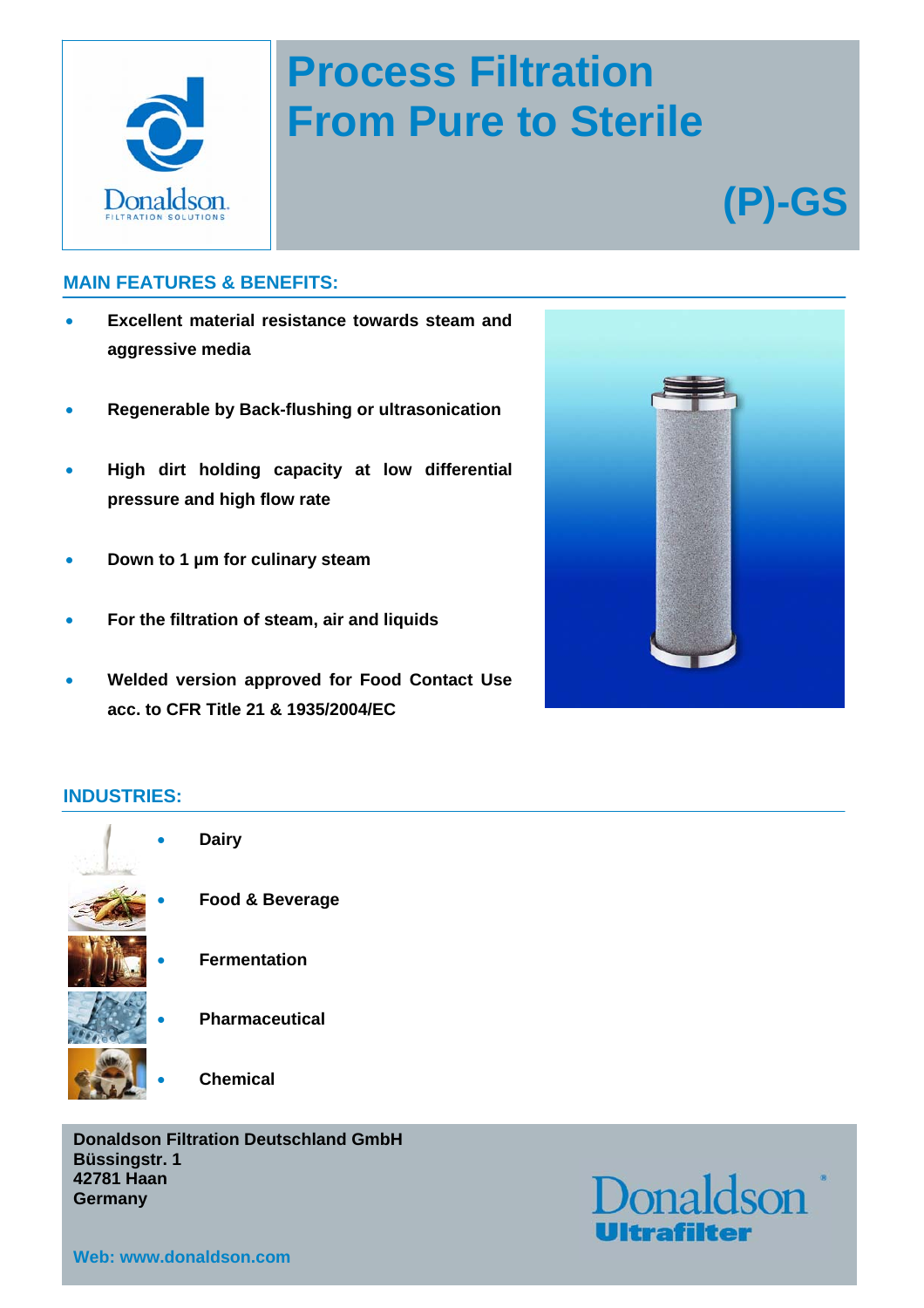### **Process Filtration (P)-GS**

#### **PRODUCT DESCRIPTION**

The (P)-GS filter consists of a regenerable weldless filter pipe made from sintered stainless steel. The retention rate extends from 1 μm to 25 μm.

The (P)-GS filter retains contaminants, such as particles, abrasion of valves and sealings as well as rust. An improved steam quality ensures longer service life of the filters to be sterilized and increases the efficiency of the entire process. The (P)-GS filter element offers the possibility of a particularly economic filtration, since the filter medium can be regenerated by ultrasonic bath or by back-flushing. This is especially essential at high particle loads. The porosity level is more than 50 % which ensures high particle and dirt holding as well as a good flow rate at a low differential pressure.

The heavy-duty construction of the (P)-GS filter is designed to withstand a maximum differential pressure up to 5 bar. The filter may also be used in a temperature range of –20 °C up to 150 °C, with welded end caps up to 200°C.

**Typical applications for (P)-GS filter elements include:** 

#### **Steam Filtration**

- **Breweries**
- Chemical industry
- Pharmaceutical industry
- Food and beverage
- Aseptic packaging
- Electronic industry
- Dairy industry
- Plastic industry

#### **Liquid Filtration**

- Water filtration
- Chemicals
- **Solvents**
- Pharmaceutical industry
- Food and beverage
- Syrup
- **Cosmetics**
- Paints
- Salt- and Seawater
- **Coolants**

#### **Gas Filtration**

- Compressed air
- Carbon dioxide
- Nitrogen
- Tank Ventilation
- Highly aggressive gases

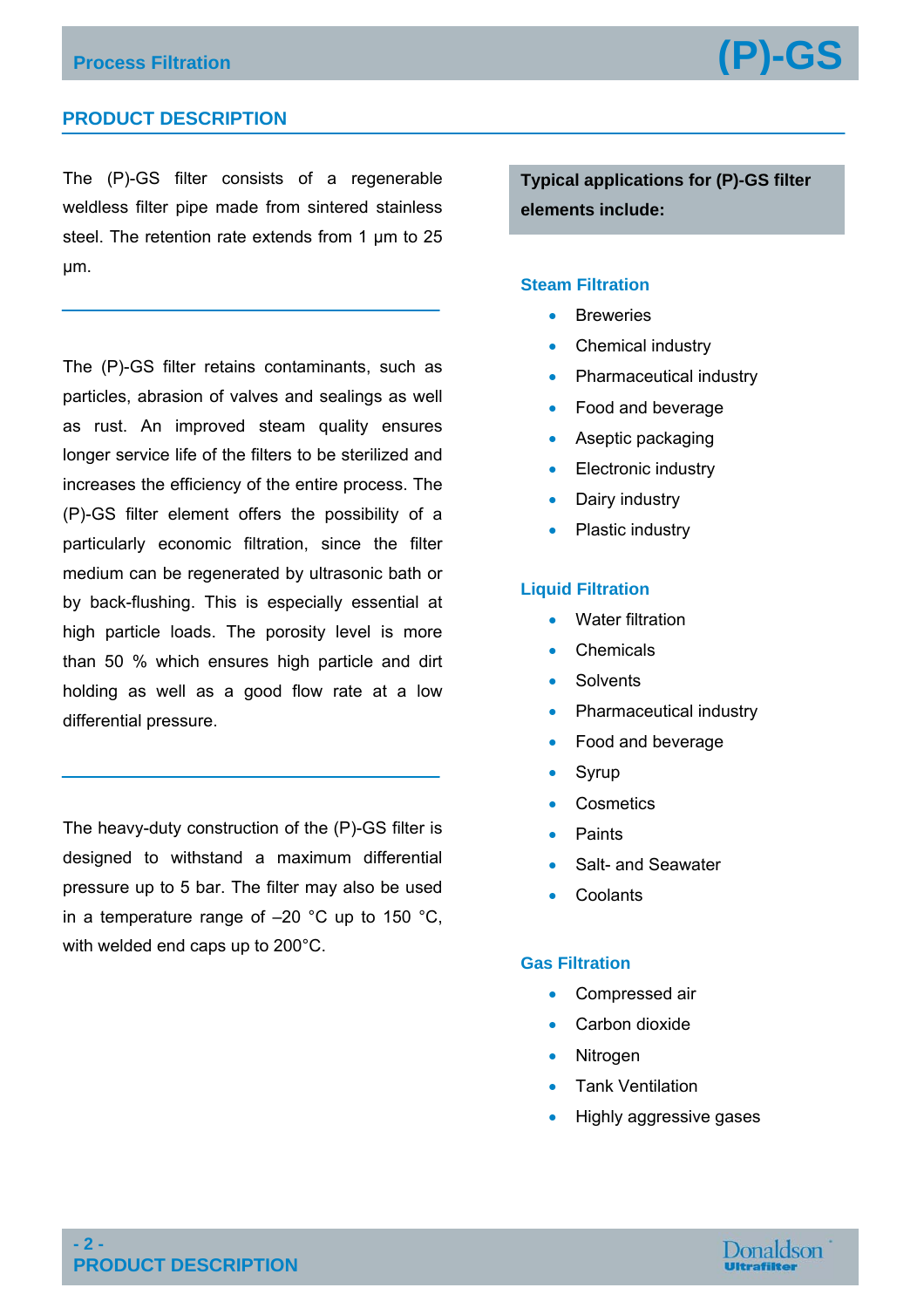#### **PRODUCT SPECIFICATIONS**

| <b>Product Specifications</b>                                                  |                                                                                        |                |                              |                                                           |  |
|--------------------------------------------------------------------------------|----------------------------------------------------------------------------------------|----------------|------------------------------|-----------------------------------------------------------|--|
| <b>Filtration Surface*</b>                                                     | • 0,05 $m^2$ per 250 mm element (10/30)                                                |                |                              |                                                           |  |
| <b>Temperature Range</b>                                                       | • -50°C (-60°F) to 200°C (400°F)<br>$\bullet$ > 150°C (300°F) welded end caps required |                |                              |                                                           |  |
| <b>Maximum Differential Pressure</b><br>(Flow Direction: Outside to<br>Inside) | • 5 bar (75 psid), independent of the system pressure or<br>temperature                |                |                              |                                                           |  |
| <b>Recommended Surface Loads</b><br>relating to Filtration Surface:            | <b>Pore</b><br><b>Size</b>                                                             | Gases /<br>Air | <b>Liquids</b><br>up to 3 cp | <b>Saturated Steam</b><br>[ $I/h$ ] per 1 cm <sup>2</sup> |  |

 **[µm] viscosity**  [l/h] per 1  $cm<sup>2</sup>$ [l/h] per  $1 \text{ cm}^2$  2 bar 4 bar 6 bar 1 60 - 200 1,5 - 5 120 80 55 5 60 - 200 1,5 - 5 140 90 65 25 60 - 200 1,5 - 5 180 110 80

\* For other element sizes see correction factor CF in section "Available end cap configurations"

#### **RETENTION RATES**

| Retention Rates (Air, 20 °C, 90 Nm3/h, 10/30 Element) |          |                 |                          |  |  |
|-------------------------------------------------------|----------|-----------------|--------------------------|--|--|
| Pore Size [µm]                                        | 98% [µm] | 100% [ $\mu$ m] | <b>Minimum Thickness</b> |  |  |
|                                                       | 0.5      |                 | $1.5 \text{ mm}$         |  |  |
|                                                       |          |                 | $2.0$ mm                 |  |  |
| 25                                                    |          | ററ              | $3.0$ mm                 |  |  |

| Retention Rates (Steam, 121°C, 90 kg/h, 10/30 Element) |             |                 |                          |  |  |
|--------------------------------------------------------|-------------|-----------------|--------------------------|--|--|
| Pore Size [µm]                                         | $98\%$ [µm] | 100% [ $\mu$ m] | <b>Minimum Thickness</b> |  |  |
|                                                        |             |                 | $1,5$ mm                 |  |  |
|                                                        |             | 15              | $2.0$ mm                 |  |  |
| 25                                                     |             | 35              | $3.0$ mm                 |  |  |

| Retention Rates (Water, 20°C, 10/30 Element) |          |                 |                          |  |  |
|----------------------------------------------|----------|-----------------|--------------------------|--|--|
| Pore Size [µm]                               | 98% [µm] | 100% [ $\mu$ m] | <b>Minimum Thickness</b> |  |  |
|                                              |          |                 | $1,5 \text{ mm}$         |  |  |
|                                              |          | 15              | $2,0$ mm                 |  |  |
|                                              | 1つ       | 35              | $3.0$ mm                 |  |  |

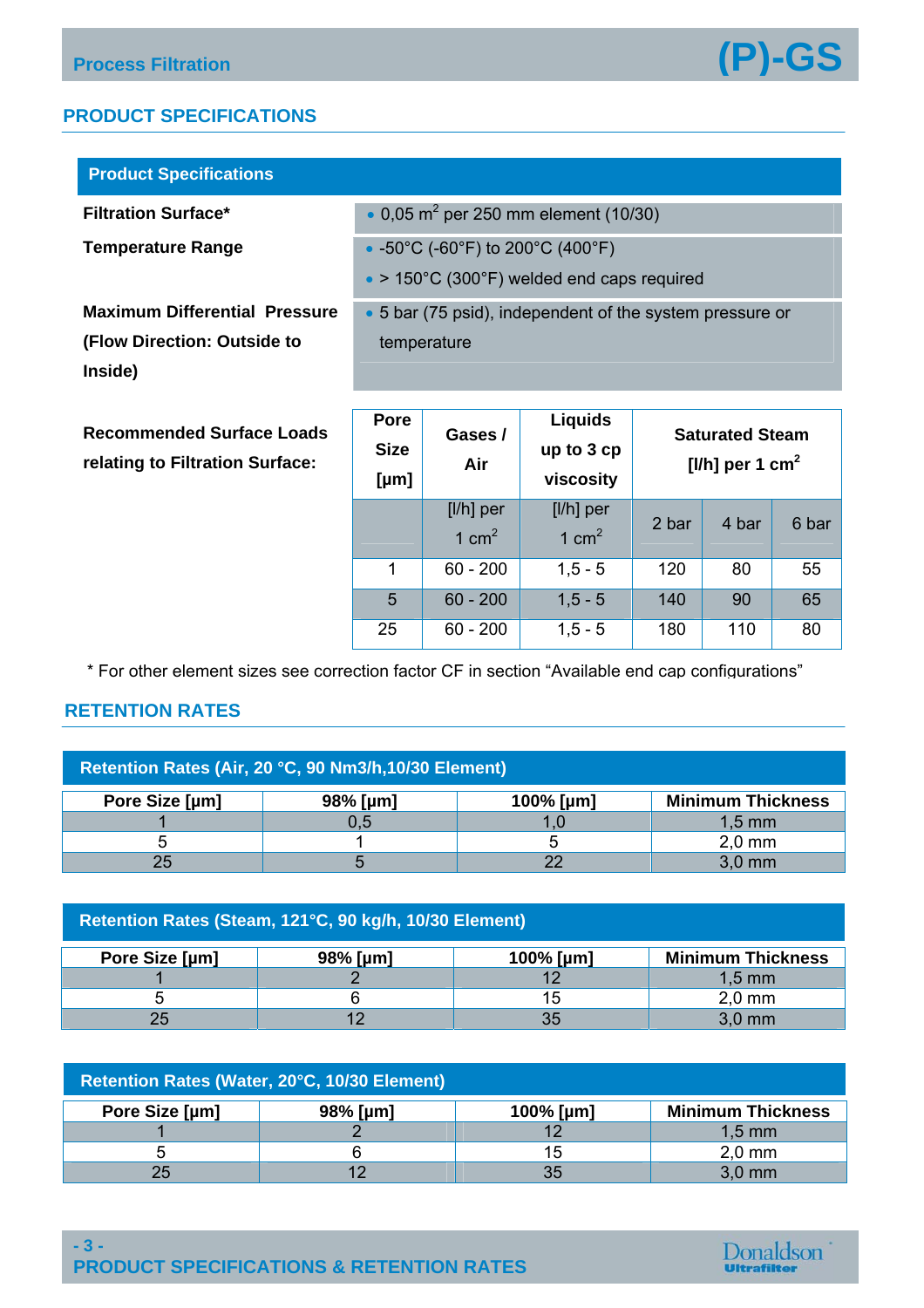

#### **MATERIAL COMPLIANCE USA**

All components of the (P)-GS filter element are FDA listed for food contact use in the **Code of Federal Regulations (CFR), Title 21**. For applications without requirement of FDA approval, a costeffective version with plastic steel potting is available.

| <b>Filter Materials</b> |                           | <b>CFR Title</b> |
|-------------------------|---------------------------|------------------|
| <b>Filter Matrix:</b>   | Stainless Steel 1.4404    | 211.65           |
| <b>End Caps:</b>        | Stainless Steel 1.4301    | 211.65           |
| O-Rings:                | <b>EPDM</b>               | 177.2600         |
| Alternatively:          | Silicone                  | 177.2600         |
|                         | <b>Buna N</b>             | 177.2600         |
|                         | <b>PTFE</b> over silicone | 177.1550         |
|                         | <b>PTFE</b> over viton    | 177.1550         |

**All products have been inspected and released by Quality Assurance as having met the following requirements:** 

- All filters are fabricated without the use of binders, adhesives, additives or surfaceactive agents.
- All filter components based on plastics are non-toxic and are certified bio-safe in accordance with current USP Class VI Tests for Plastic.

#### **MATERIAL COMPLIANCE EU**

The Donaldson (P)-GS filter element with welded end caps meets the guideline for Food Contact Use as given in **European Regulation 1935/2004/EC**.

For specific details on the O-rings, please contact your Donaldson Sales Engineer.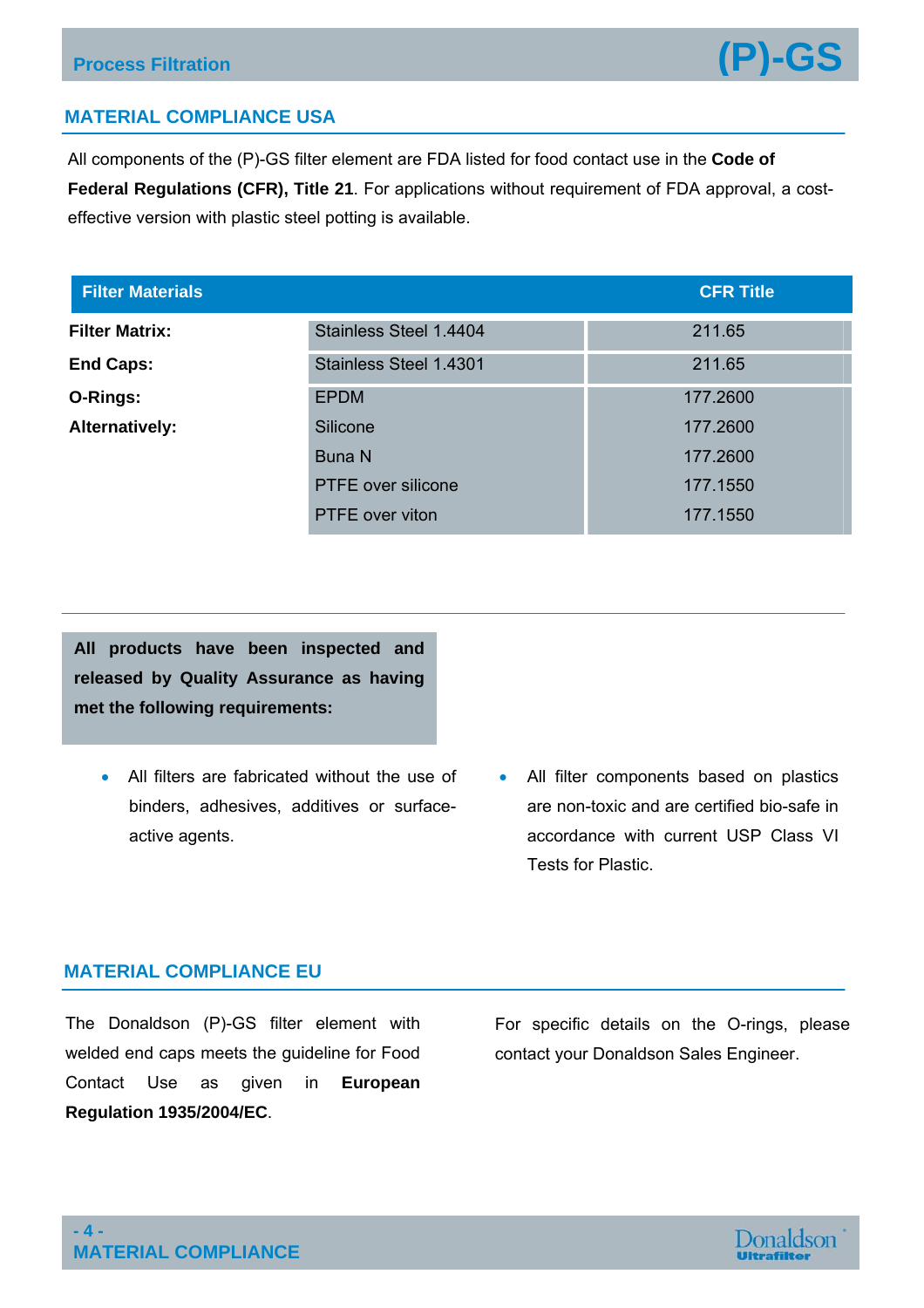

### **FLOW CHARACTERISTICS**



**(P)-GS, 10/30, air, 20 °C, 1 bar absolute** 



**(P)-GS, 10/30, saturated steam, 121 °C, 2 bar absolute** 



**(P)-GS, 10/30, air, 20°C, 8 bar absolute**

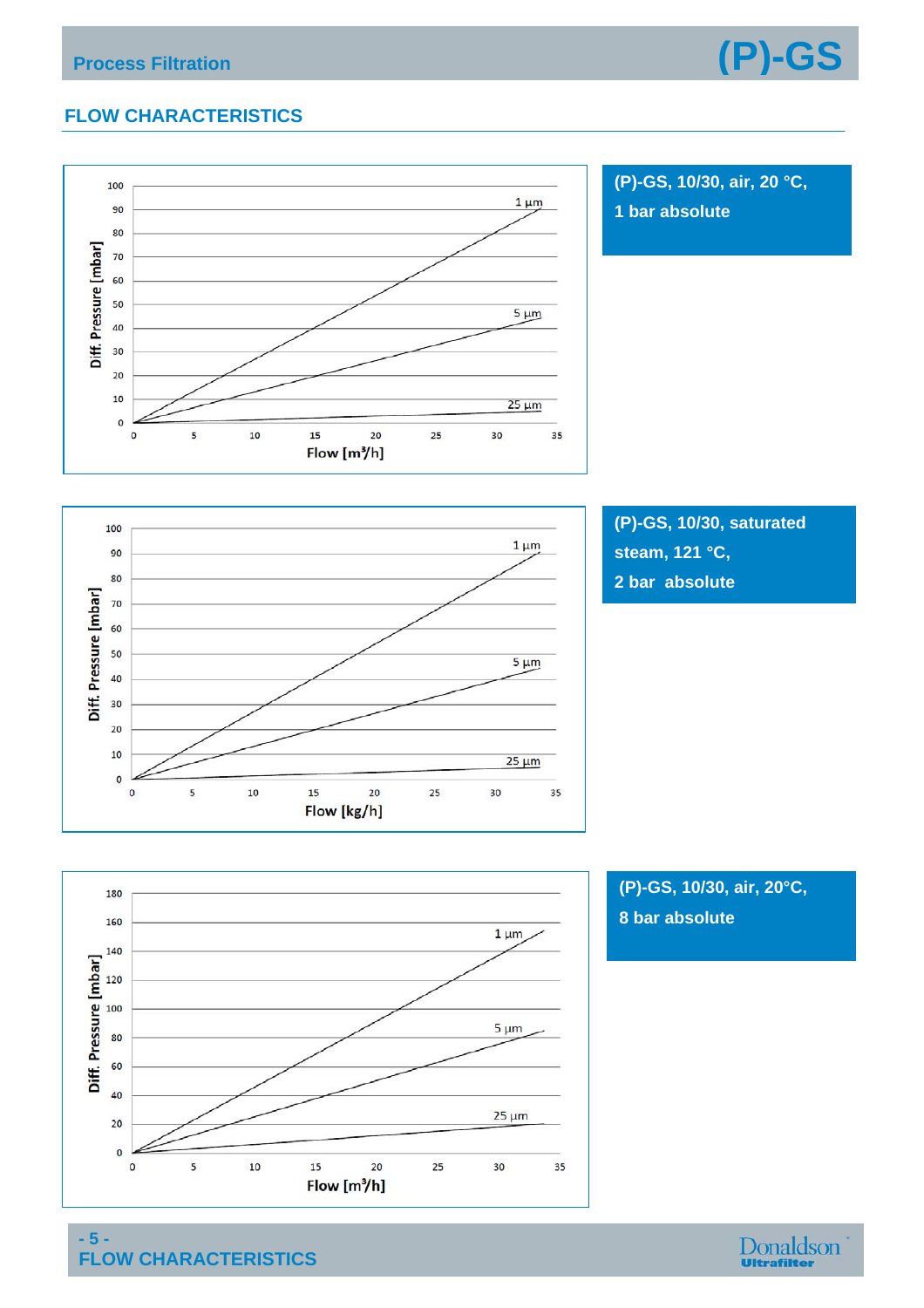

#### **AVAILABLE END CAP CONFIGURATIONS**

| <b>Dimensions (CODE 7 connection):</b> |     |        |     |       |      |      |
|----------------------------------------|-----|--------|-----|-------|------|------|
| <b>CODE 7</b>                          |     |        |     |       |      |      |
| <b>Size</b>                            |     | a<br>C |     |       |      |      |
|                                        | mm  | inch   | mm  | inch  | mm   | inch |
| 10"                                    | 250 | 9,84   | 315 | 12,40 | 56,5 | 2,22 |
| 20"                                    | 500 | 19,68  | 585 | 22,24 | 56,5 | 2,22 |
| 30"                                    | 750 | 29,53  | 815 | 32,08 | 56,5 | 2.22 |



#### **uf – plug connection**  Size a b  $C^*$   $C^{**}$  $mm$  inch  $mm$  inch  $mm$  inch 03/10 76 2,99 87 3,42 30 1,18 0,12 04/10 104 4,09 118 4,64 30 1,18 0,17 04/20 | 104 | 4,09 | 118 | 4,64 | 37 | 1,46 | 0,19 05/20 | 128 | 5,04 | 142 | 5,59 | 37 | 1,46 | 0,25 05/25 128 5,04 142 5,59 37 1,46 0,32 07/25 | 180 | 7,08 | 194 | 7,64 | 37 | 1,46 | 0,47 05/30 128 5,04 144 5,67 61 2,40 0,46 07/30 180 7,08 196 7,71 61 2,40 0,68 10/30 254 10 270 10,63 61 2,40 1,00 15/30 381 15 397 15,63 61 2,40 1,55 20/30 510 20 526 20,63 61 2,40 2,10 30/30 764 30 780 30,63 61 2,40 3,28 30/50 764 30 780 30,63 89 3,50 5,89 **Dimensions (uf plug connection):**



- \* Plug-type connection with double o-ring
- \*\* Correction factor Filtration surface & Flow rate